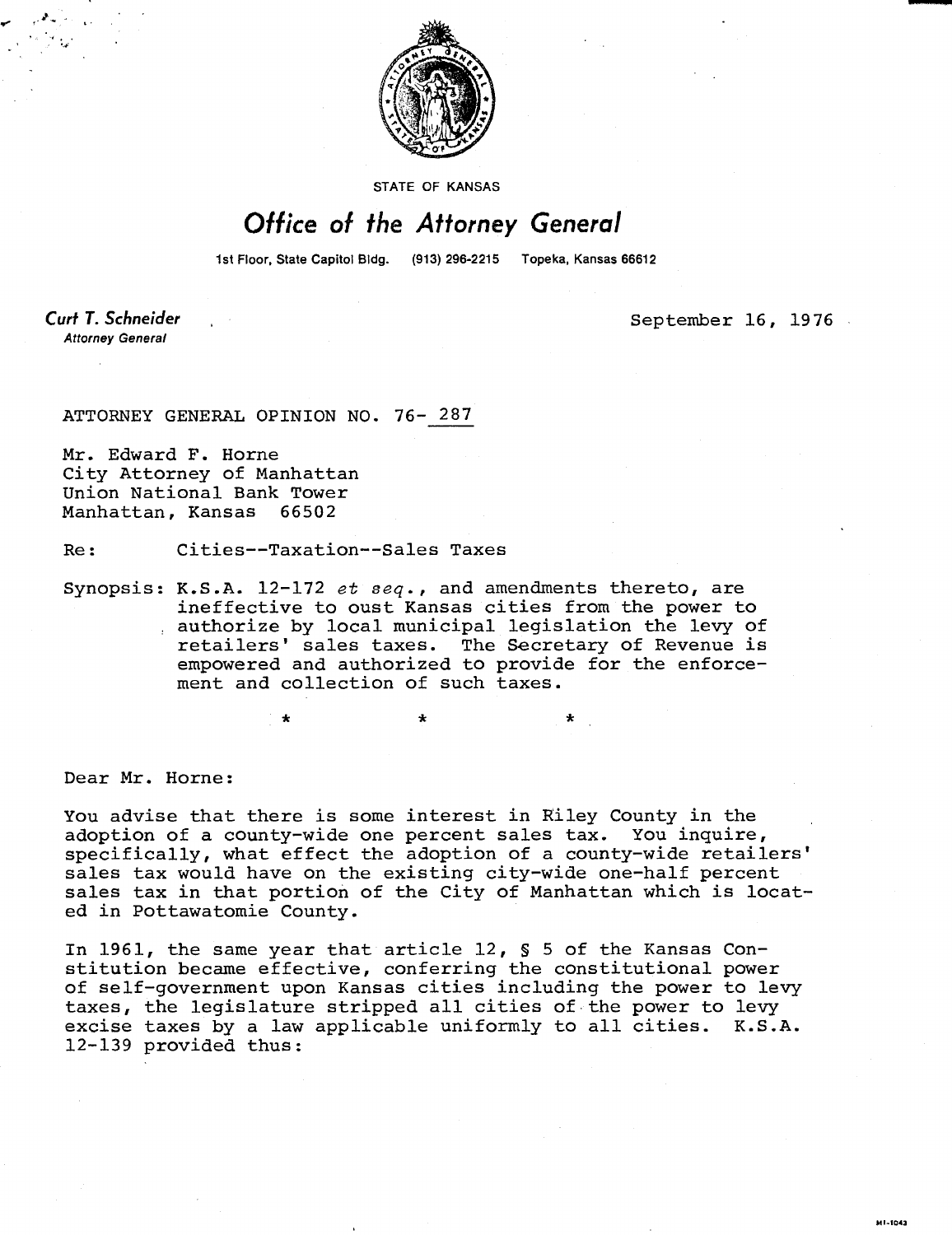Mr. Edward F. Horne Page Two September 16, 1976

> "No city shall impose an excise tax, or tax in the nature of an excise, upon a sale or transfer of personal or real property, or the use thereof, or the rendering or furnishing of a service."

In 1970, the legislature permitted cities, as well as counties, to levy retailers' sales taxes, in each instance only after approval by the voters. See ch. 402,  $SS$  15 et seq., L. 1970. The authority granted by that act was temporary, for the act was provided to expire on December 31, 1972. For its duration, the prohibition in K.S.A. 12-139 was suspended.

In 1972, new statutory provisions regarding municipal retailers' sales taxes was enacted. See ch. 380, §§ 2 et seq., L. 1972. The prohibition of K.S.A. 12-139 was again suspended until December 31, 1973. In 1972, for the first time, the legislature chose to classify Kansas cities as it may do under article 12, § 5, of the Kansas Constitution, for the purpose of imposing limitations upon the power of Kansas cities to levy certain taxes. Section 10, ch. 380, L. 1972, created two classes of cities:

> "The following classes of cities are hereby established for the purpose of imposing limitations and prohibitions upon the levying of excise taxes or taxes in the nature of an excise upon sales or transfers of personal or real property or the use thereof, or the rendering or furnishing of services by cities as authorized and provided by article 12, section 5, of the constitution of the state of Kansas:

> Class 1. All cities in the state of Kansas levying and collecting excise taxes or taxes in the nature of an excise upon the sales or transfers of personal or real property or the use thereof, or the rendering or furnishing of services by cities on March 1, 1972.

Class 2. All cities of the state of Kansas not levying and collecting excise taxes or taxes in the nature of an excise upon the sales or transfers of personal or real property or the use thereof, or the rendering or furnishing of services by cities on March 1, 1972."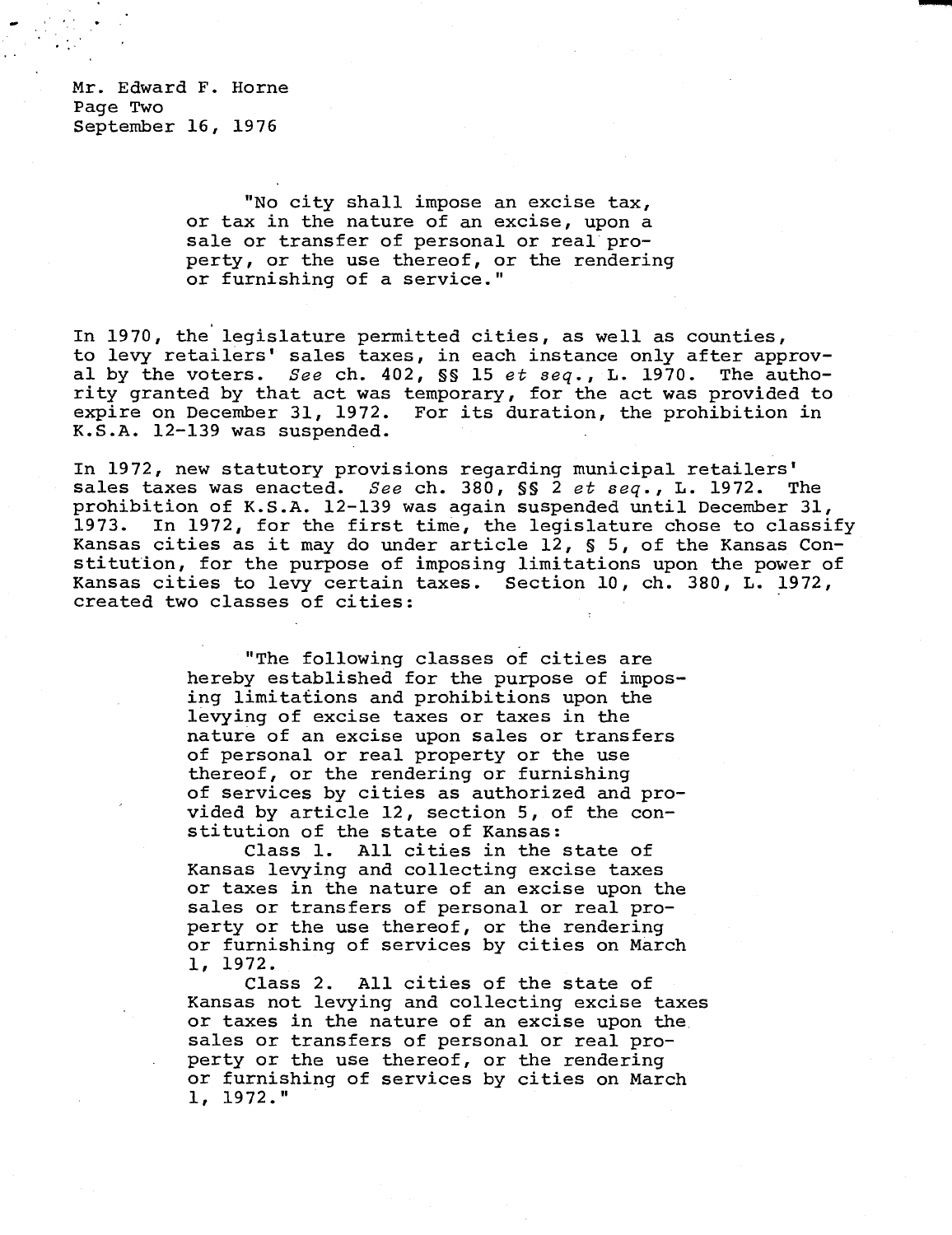Mr. Edward F. Horne Page Three September 16, 1976

The latter class was prohibited from levying such taxes from and after January 1, 1973. See §§ 10, 11, ch. 380, L. 1972.

Once again, in 1973, statutory authority for municipal retailers' taxes was reenacted. See ch. 393, SS 17 et seq. Once again, also, the classification of cities quoted above was also reenacted, and all those cities in class 2, those not levying excise taxes or taxes in the nature of excise upon sales and the furnishing of services on March 1, 1972, were prohibited from doing so from and after April 30, 1973. Thus, the authority which was reenacted in 1973 was no authority at all except for those three cities whose voters had earlier approved retailers' sales taxes, Topeka, Manhattan, and Lawrence.

In 1976, there was enacted, once again, authority for Kansas cities to levy retailers' sales taxes. Ch. 70, § 1, L. 1976, amended K.S.A. 12-172 to provide in pertinent part thus:

> "(a) No city shall impose a retailers' sales tax under the provisions of this act unless more than one-half of the area of such city is located within a county in which a proposition to levy a countywide retailers' sales tax has been submitted to and rejected by the electors of the county on or after the effective date of this act and without the governing body of such city having first submitted such proposition to and having received the approval of a majority of the electors of the city voting thereon . . . ."

As to those cities in which such a tax was levied on March 1, 1972, i.e., Manhattan, Topeka, and Lawrence, subsection (d) of this provision was amended thus:

> "Any city retailers' sales tax in the amount of one-half of one percent (.5%) in effect on March 1, 1972, shall continue in effect until repealed in the manner provided herein for the adoption and approval of such tax or until the adoption of a countywide retailers' sales tax in the amount of one percent (1%) in the county in which such city is entirely or primarily located."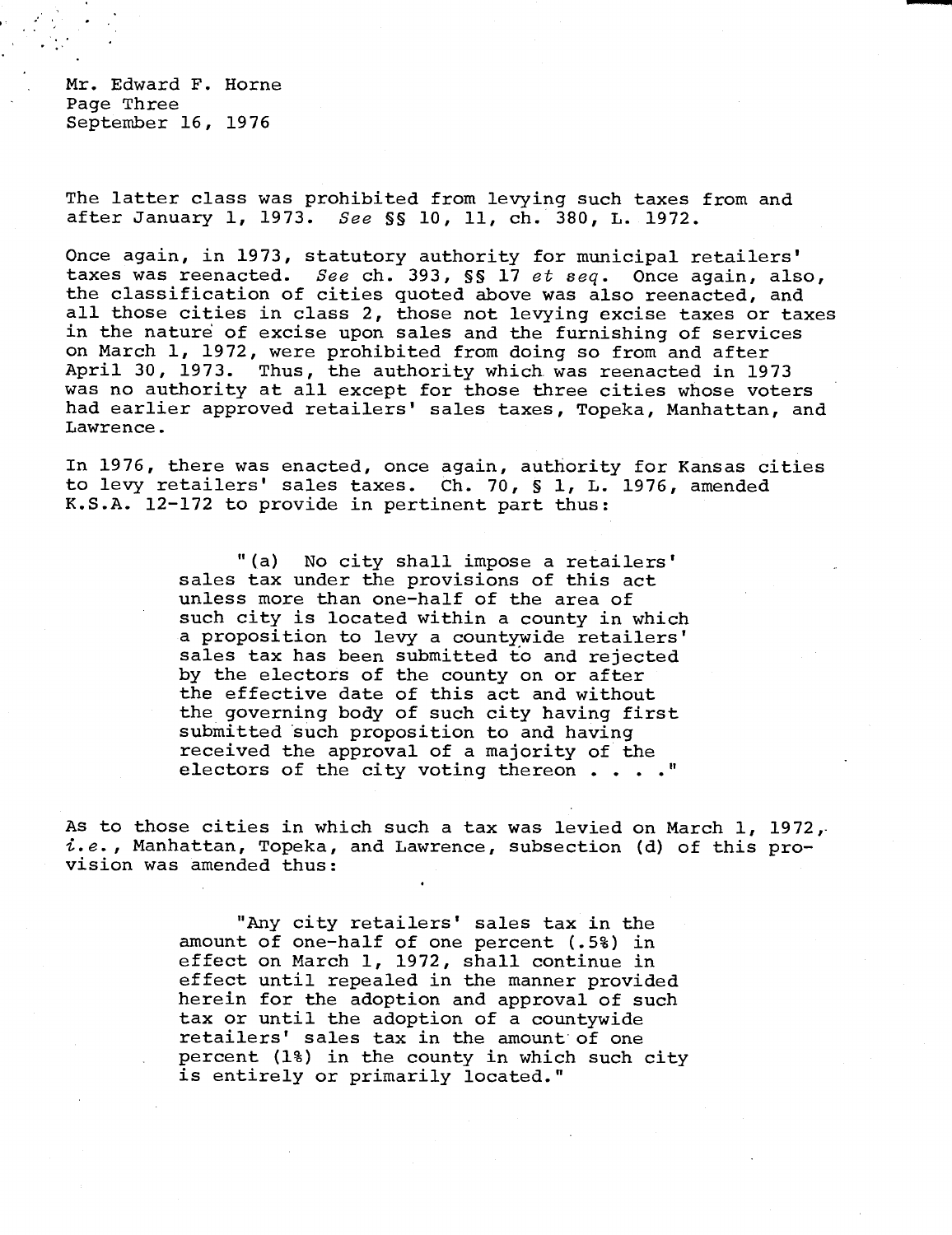Mr. Edward F. Horne Page Four September 16, 1976

The question which is presented is whether the legislature has effectively ousted Kansas cities from the exercise of their constitutional home rule powers regarding taxation. Article 12, 5(b) of the Kansas Constitution provides thus, in pertinent part:

> "Cities are hereby empowered to determine their local affairs and government including the levying of taxes, excises, fees, charges and other exactions except when and as the levying of any tax, excise, fee, charge or other exaction is limited or prohibited by enactment of the legislature applicable uniformly to all cities of the same class: Provided, That the legislature may establish not to exceed four classes of cities for the purpose of imposing all such limitations or prohibitions."

Cities shall exercise their constitutional powers of self-government regarding taxation subject to three different kinds of legislative restrictions:

> "[1] enactments of the legislature of statewide concern applicable uniformly to all cities, [2] to other enactments of the legislature applicable uniformly to all cities, [and 3] to enactments of the legislature applicable uniformly to all cities of the same class limiting or prohibiting the levying of any tax, excise, fee, charge or other exaction . . . ."

Stated otherwise, the legislature may constitutionally limit or prohibit cities in the exercise of their constitutional power to levy taxes only by an enactment applicable uniformly to all cities, or by an enactment applicable uniformly to all cities of the same class, as those classes are defined by the legislature.

As stated earlier, in 1972 and in 1973, the legislature established two classes of Kansas cities for the purpose of imposing limitations or prohibitions upon the levy of retailers' sales taxes. See K.S.A. 12-173. That classification, and the prohibition imposed upon class 2, was repealed by ch. 71, § 4, L. 1976. No new classification was enacted in its stead. Hence, in order to oust cities from the exercise of their constitutional taxing power, ch. 70, L. 1976, must apply uniformly to all cities of the state.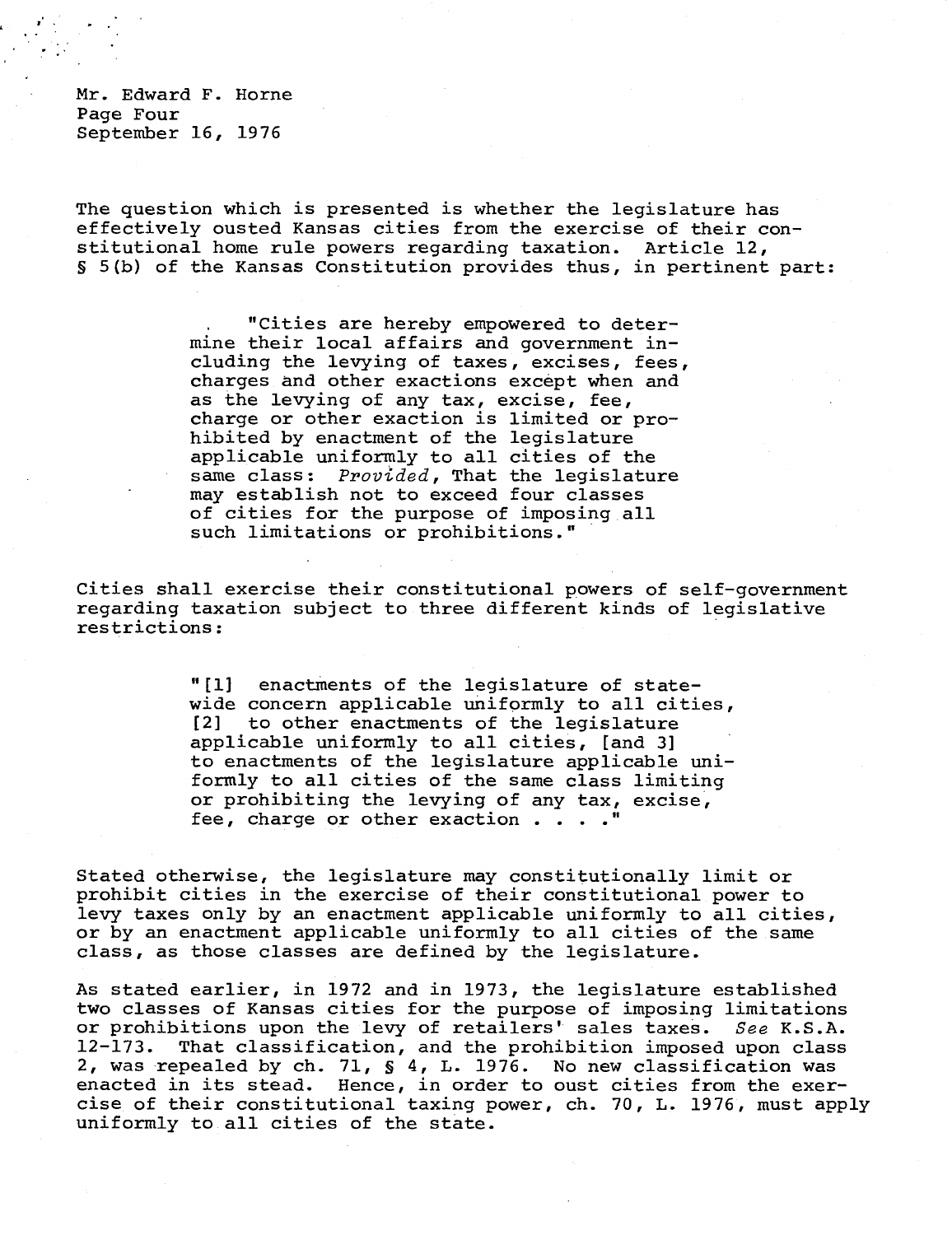Mr. Edward F. Horne Page Five September 16, 1976

Clearly, it does not. Three cities, Topeka, Manhattan, and Lawrence, are permitted to continue to levy retailers' sales taxes. Of the remaining cities, the only cities which are permitted to levy a retailers' sales tax are those more than one half the area of which is located in a county in which a county-wide retailers' sales tax has been submitted to and rejected by the voters on or after April 26, 1976. All other cities may not levy a retailers' sales tax under the act. Moreover, any city which does levy a retailers' sales tax is prohibited from doing so whenever the county in which such city is located thereafter approves a retailers' sales<br>tax. K.S.A. 12-178. Further, no city, except those three already tax. K.S.A. 12-178. Further, no city, except those three already doing so, may levy a retailers' sales tax unless the board of county commissioners of the county in which more than half the city is located chooses to submit the question of a county-wide retailers' sales tax levy or a petition is filed requiring such submission, and the voters reject it.

Section 3 of ch. 70, L. 1976, is a further instance of the nonuniform application of the act. In cities initiating retailers' sales taxes under the act, from and after April 26, 1976, "all sales of farm machinery and equipment, repair and replacement parts therefor and services performed in the repair and maintenance of such machinery and all sales of machinery and equipment for use in manufacturing plants located in the state of Kansas" shall be exempt from cities' retailers' sales taxes levied under the act. Like transactions located in Topeka, Manhattan, and Lawrence remain subject to the retailers' sales taxes in those cities.

It may be argued nonetheless, that it was the legislative intent in the enactment of K.S.A. 12-172 et seq., and amendments thereto, to regulate exclusively the levy of municipal retailers' sales taxes, and that this intent must be respected in the construction of the residual city powers in the area, if there be any, indeed. In  $Clafflin$  v. Walsh, 212 Kan. 1, 509 P.2d 1130 (1973), the court stated thus:

> "In view of the liberal construction provision of Section 5(d) [of Article 12, § 5 of the Kansas Constitution], in determining whether a legislative enactment is applicable uniformly to all cities such a legislative intent should be clearly evident before the courts should deny a city the right to exercise home rule power in that area.

In some cases the legislative intention has been made clear and unequivocal. By specific language the legislative intent is shown to be that the statute is to be applied uniformly to all cities . . . .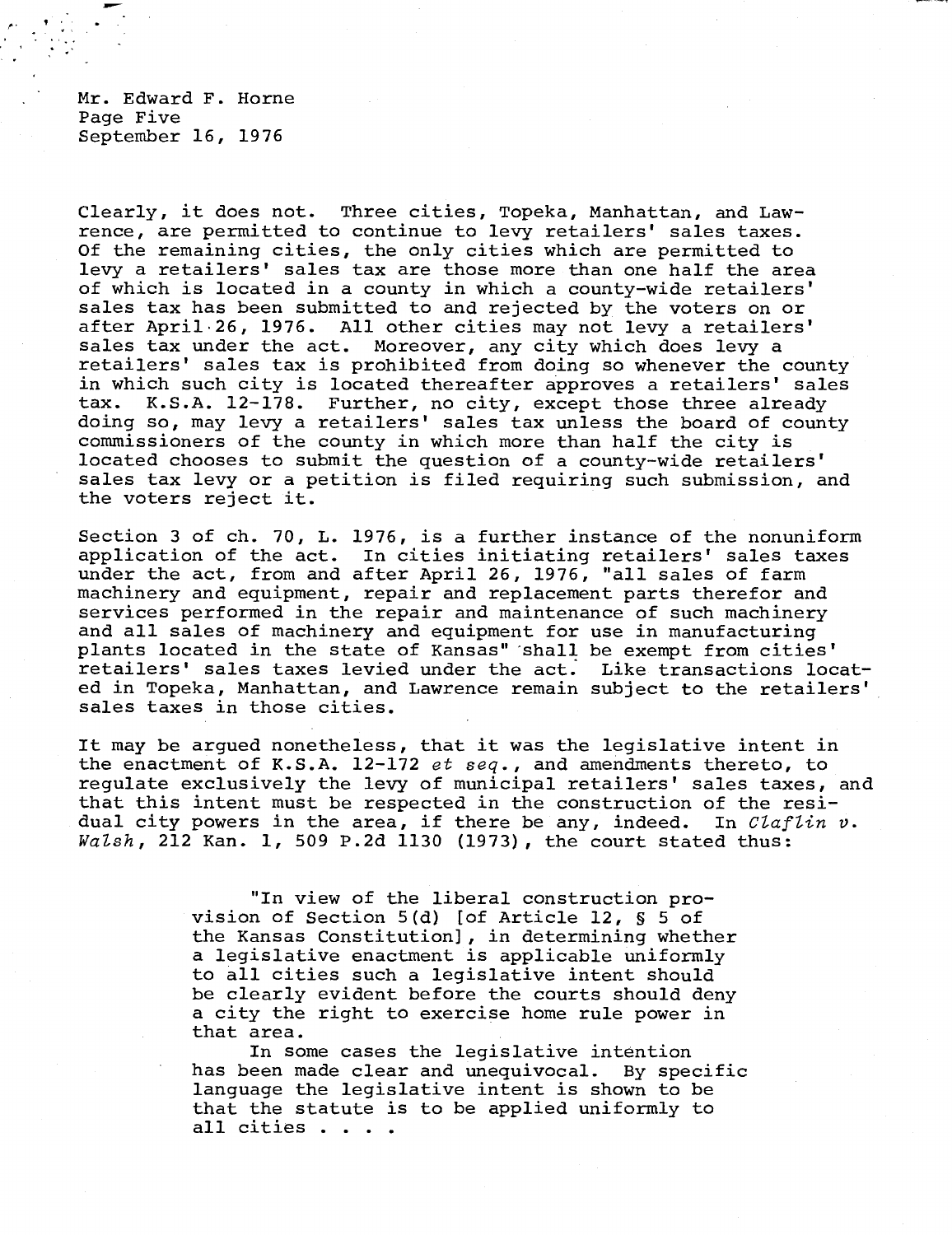Mr. Edward F. Horne Page Six September 16, 1976

> "The difficulty is that in many statutes the legislative intention to have uniformity throughout the state is not expressly stated. In that situation courts are required to glean legislative intent by applying established rules of statutory construction." 212 Kan. at  $7 - 8.$

There is no occasion to resort to rules of statutory interpretation here. Assuming, arguendo, that it was the intent of the legislature to preempt all powers of municipal excise taxation, it did not say so, either expressly or impliedly. Secondly, and more important, the legislature may preempt the constitutional municipal powers of taxation only in a manner prescribed by the constitution itself, *i.e.*, by enactments applicable uniformly to all cities, or applicable uniformly to all cities of a class. Chapter 70, L. 1976, falls far short. The legislature has repealed the classes of cities which it formerly created for the purpose of imposing such prohibitions or limitations, it adopted no new classifications, and it has not enacted a new law applicable uniformly to all cities of the state.

Accordingly, it is my judgment that, although K.S.A. 12-172 et seq., and ch. 70, L. 1976, constitute valid enactments of the legislature, they are constitutionally ineffective to strip Kansas cities of the power to levy by local municipal legislative action retailers' sales taxes upon transactions within such cities. Thus, the City of Manhattan is not ousted, in my judgment, from the levy of a retailers' sales tax by the adoption of a county-wide retailers' sales tax, and the city may continue to levy its tax throughout the city, including that portion located in Pottawatomie County.

The remaining question concerns the enforcement and collection of such a tax as the city might authorize by local legislation, adopted in accordance with K.S.A. 12-137. K.S.A. 12-175, as amended by ch. 70, § 2, L. 1976, states in pertinent part thus:

> "The rate of any city retailers' sales tax proposed to be levied shall be fixed in the amount of one-half of one percent (.5%). . . . Any county or city levying a retailers' sales tax is hereby prohibited from administering or collecting such tax locally, but shall utilize the services of the state department of revenue to administer, enforce and collect such tax. Except as otherwise specifically provided in section 3 of this act such tax shall be identical in its application, and exemptions therefrom, to the Kansas retailers' sales